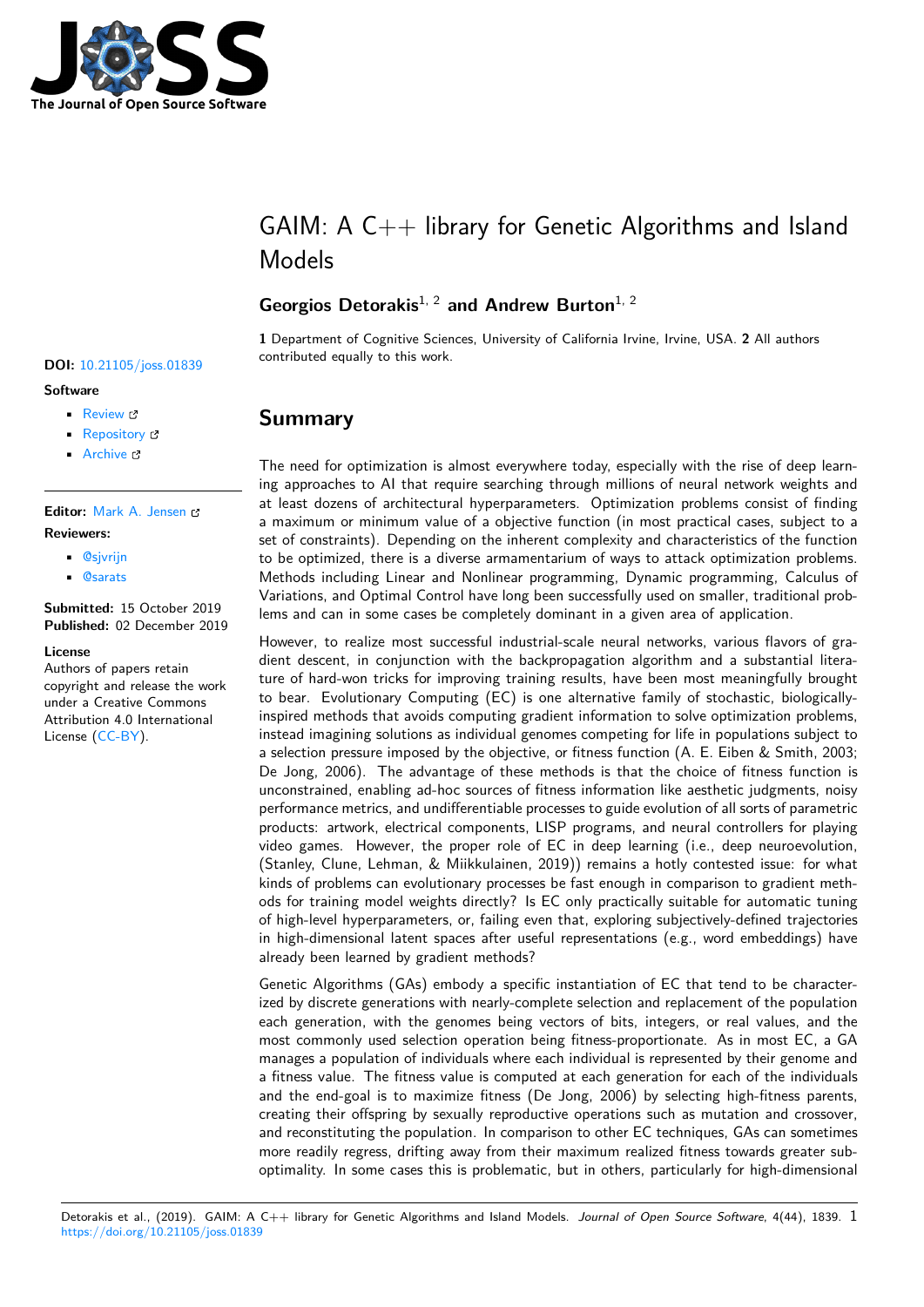

and complex fitness landscapes, this tolerance for suffering fitness losses facilitates the exploration needed to reach practically satisfactory solutions in the long-term. This tension between fostering solution diversity and the need to protect good (or genotypically or phenotypically novel) solutions leads to the biologically-inspired inbreeding-mitigation strategy of the Island Model (IM). An IM is a collection of islands (or subpopulations), each separately carrying out a GA. The islands provide diversity advantages to the global population by beginning with different initializations and only allowing a controlled amount of migration between populations so that the best solutions do not very rapidly crowd out all competitors. Lineages that are not currently the global best can survive for a while within subpopulations despite a population-wide fitness disadvantage, buying valuable exploration time, and perhaps allowing more fruitful hybrids when mature populations interbreed. The islands choose and transfer some of their individuals to other islands on a specified migration interval, according to a specified migration rule, and sometimes constrained to a specified communications or reproductive-access structure. For example, islands may only be allowed to interact with their close neighbors, based on some incompletely-connected topology such as a ring, a star, or a lattice (Cohoon, Hegde, Martin, & Richards, 1987).

In this work, we introduce a  $C++$  library implementing GA operations and Island Models. We call the library GAIM, which simply stands for Genetic Algorithms and Island Models. It supports real-valued/floating-point genomes, rather than the more traditional binary genome, and many of the most widely-used selection, mutation, and crossover operators. More precisely, it implements the following selection operators, (i) roulette-wheel, (ii) rank, (iii) random, (iv) tournament; crossover operators, (i) one-point, (ii) two-points, (iii) uniform, (iv) flat, (v) discrete, and (vi) order-one; and mutation operators, (i) random, (ii) uniform and non-uniform, (iii) fusion, and (iv) swap. The core design principle of GAIM is to allow the user to extend this suite of operators with their own custom operators and to allow them to point arbitrarily to an external fitness function (that receives a vector of floating point parameters and returns a single fitness value) of their choice. GAIM's goal is to provide a module to help users quickly integrate fast GAs in their applications, rather than attempting to comprehensively implement the numerous variants of GAs proposed in the literature. Complex frameworks that chronicle these developments and are mostly implemented in interpreted languages tend to impose overhead that is potentially unacceptable when fitness evaluations are very fast and very numerous. With GAIM, the user has the ability to execute independent GA runs on different threads, which is very useful for deriving good Monte Carlo estimates of average fitness across independent evolutionary trajectories. Because parallelization of island models is even more inconvenient than a simple GA for an nonspecialist application writer or researcher to add directly to their program, a basic IM implementation is provided. Islands are implemented as threads and concurrency mechanisms are used to synchronize the communication of individual genomes between them only when it is necessary (based on the migration interval). Furthermore, we provide MPI implementations for independent GA runs and for Island Models. Both can be used in case of large-scale optimization problems running on computer clusters or grids.

Finally, because experimentation overwhelmingly revolves around tuning evolution for a fitness function of interest, evolutionary parameters are specified separately (in a file) from the function to be optimized (in users' source code), helping the research-oriented user to keep track of numerous experiments and their results. GAIM provides tools for logging and storing information regarding an experiment such as fitness of individuals, the best genome within a population, etc. Furthermore, Python code is provided for plotting and analyzing results.

A small test suite accompanies the project so that GAIM's smooth and robust operation can be easily verified; furthermore, the project benefits from taking advantage of the CI infrastucture provided by GitLab. More details about the implementation and the API available to the user who wishes to integrate GAIM into their program are available in documentation. We also furnish short tutorials and examples showing how to make use of GAIM either as a standalone executable or as a shared library.

Detorakis et al., (2019). GAIM: A C++ library for Genetic Algorithms and Island Models. *Journal of Open Source Software*, 4(44), 1839. 2https://doi.org/10.21105/joss.01839